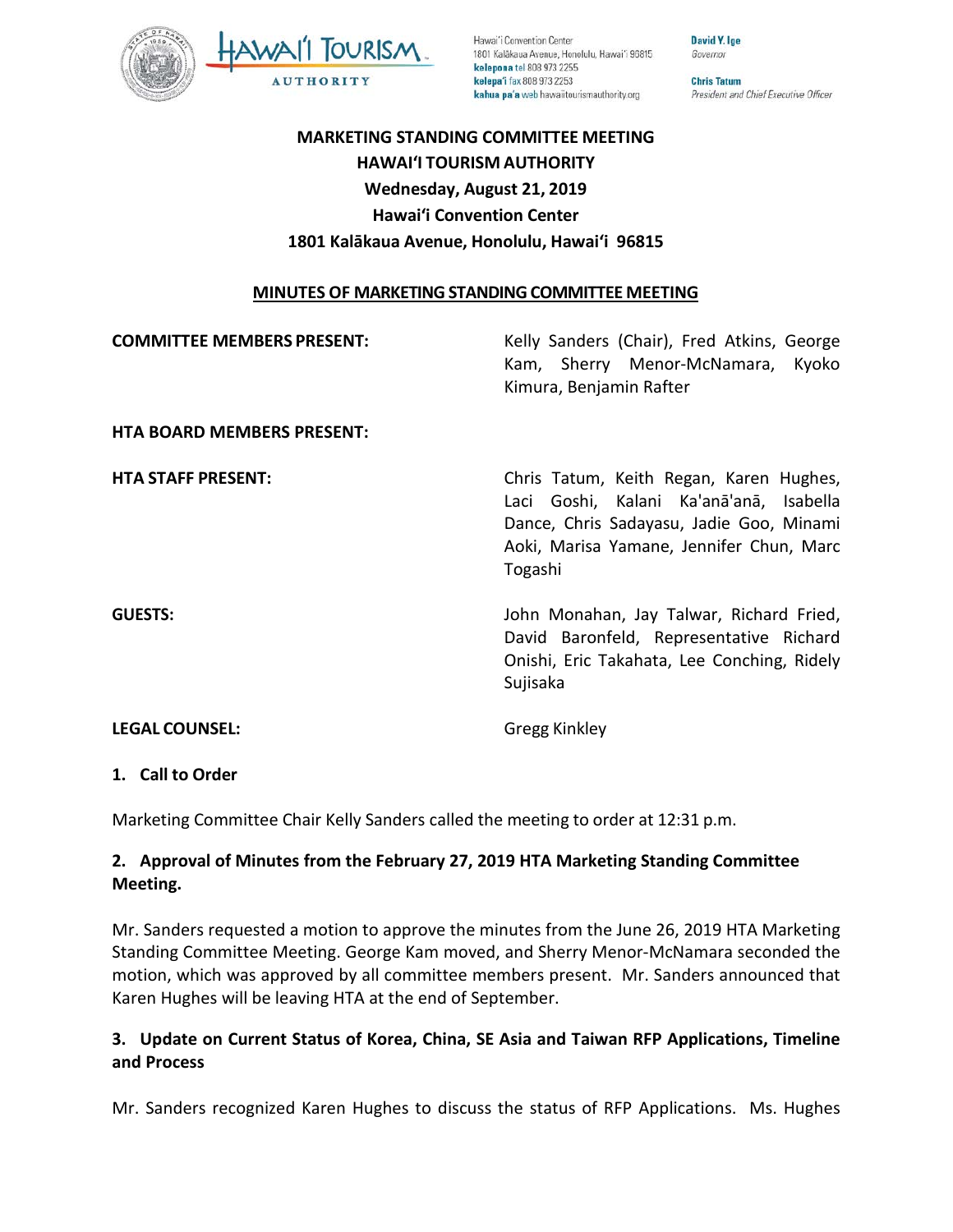said that, although HTA had to disqualify some proposals for not adhering to the guidelines, HTA has received a terrific response. For China, there were 15 proposals, but three were disqualified, for a total of 12. For Korea, there were four proposals. Southeast Asia and Taiwan each had three. She said that the proposals were creative and it will be a difficult selection process. Ms. Hughes said that the next step is to meet with the selection committee, then host live proposals, with a selection expected to be made in the first part of October.

#### **4. Review Potential New Proposals**

Mr. Sanders began the discussion with a proposal submitted by the Miss USA competition. He said that this is the third year that the competition has approached HTA, and in previous years they had approached HTA in the spring to host an early summer event. Mr. Sanders said that he believed that HTA's response in the past was that there was not enough time, so this year Miss USA has submitted its proposal earlier to give HTA an opportunity to review the materials. Last year, Miss USA requested \$900,000 from HTA to support the event, but HTA has learned that the event went to Reno, Nevada for \$350,000 which is significantly less than the preliminary "ask." Mr. Sanders said that he spoke to Miss USA's local representative, who indicated that if HTA could come in with a counter offer that incorporated market-wide support.

Ms. Menor-McNamara noted that last year concerns had been raised regarding safety issues at the Blaisdell Arena. Mr. Sanders said that he understood that the event, were it to be held in Hawai'i, would be at the Stan Sheriff Center.

Ms. Hughes expressed concerns about the branding alignment. She said she spoke to Reno's Director of Marketing who had managed this event for them and it had resulted in significantly less paid room nights than they had initially requested in Hawai'i. Their marketing team thought that, at best, the event was worth \$100,000 to Reno. Ms. Hughes noted that Hawai'i's competition to host the event is Galveston, Texas.

John Monahan said that Miss USA had approached Reno after Hawai'i declined last year. He explained that when Miss USA approached HTA in previous years, HTA consultant OMD analyzed the proposal using its formula at the time, assessing marketing value and economic impact to the state. He said that they ran the marketing value through their media buyer, who responded that the event was not the right target for Hawai'i. Mr. Monahan recommended that Miss USA make another proposal. He said that it was also difficult to estimate the media value because it is so heavily weighted to international media. The estimated value provided by Miss USA was \$18.8 million. OMD also assessed brand "fit" and felt that it was not an ideal fit. Mr. Monahan said that HTA has a form that it can provide to Miss USA to direct them so that they can provide a proposal that is tailored to the things that HTA is now looking for.

Mr. Kam questioned whether it made sense to continue to pursue this proposal if the event is not a brand fit. Ms. Hughes said that if it makes sense for the hotels as a group to go after this event and provide incentive funding then they should pursue it, but she questioned whether it was worthy of destination funding. Mr. Rafter said that, considering the event would take place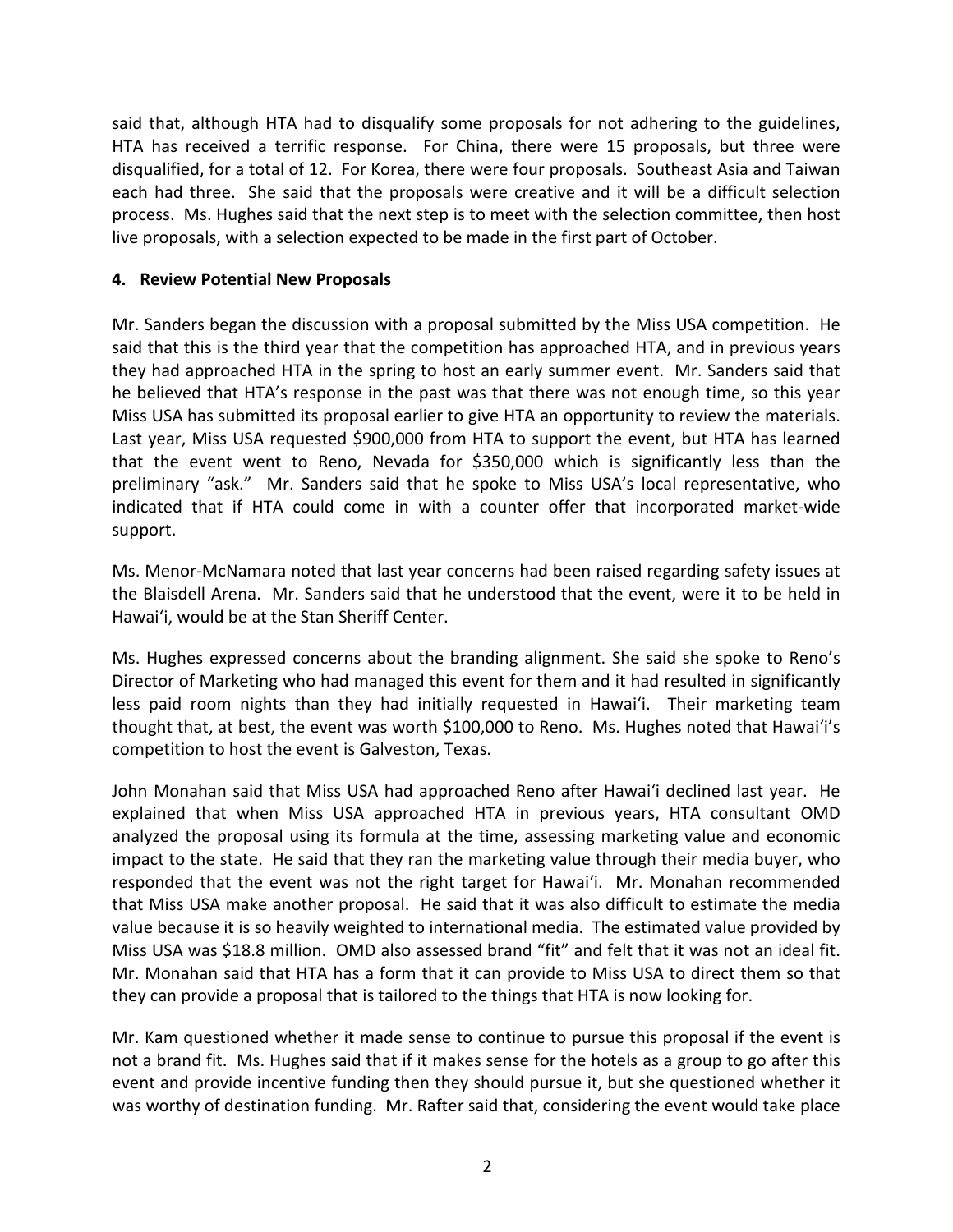in May, it may result in some displacement or compression to provide 3,000 rooms. Mr. Sanders said that Miss USA was requesting 350 complimentary room nights. Mr. Atkins said that HTA should consider whether the event fits Hawai'i's brand, regardless of how many room nights are generated.

Mr. Sanders asked what HTA's response had been to Miss USA in the past because he believed that HTA had told the organization that the requests had come in too late and the budget had already been allocated. Marc Togashi said that, in the past, HTA had requested certain documents to review and the organization was not able to provide them in time to consider the event.

Mr. Monahan asked about Reno's response to having the event held there. Ms. Hughes responded that Reno had communicated that they felt they did well from a social media standpoint but it was not a great fit for branding so they may not consider it a great value for the destination. Mr. Sanders said that about 50% of Miss USA's target audience is 18-24 year olds. Mr. Rafters noted that Hawai'i generally does not target that demographic, but that those individuals are Hawai'i's future travelers.

Mr. Sanders said that he would ask Miss USA provide a more comprehensive proposal that incorporates HTA's new form/criteria, and let them know that HTA has concerns regarding branding.

Mr. Sanders then recognized Richard Fried to discuss a proposal from the U.S. Tennis Association (USTA) for Hawai'i to host the Davis Cup. The request is for \$200,000 in funding from HTA and 150 available room nights (not complimentary rooms). USTA would be responsible for getting the rooms. The U.S. is now in the "world group" and would be playing against countries like Spain, France, and England. Under the proposed three-year arrangement, hosting is contingent on which country the U.S. is playing and whether their last meeting was in the U.S. or in the challenging country. Depending on which country is drawn, there is a possibility that none of the matches would be played in Hawai'i. Ms. Hughes asked whether HTA would still need to make a contribution if the event did not come to Hawai'i and Mr. Fried responded that it would not. Mr. Atkins asked how the event would be marketed if there was not certainty as to whether the event would be hosted in Hawai'i. Mr. Fried said that there would at least be several months' notice, and added that, based on attendance at previous events, there has been enough lead time for successful marketing.

Ms. Hughes said that this event would be a good brand fit and recommended that Mr. Monahan send the organizers HTA's proposal template. Mr. Monahan said that he would communicate with the organizers directly. Ms. Kimura noted that the date of the event overlaps with Honolulu Festival and there would be competition for hotel rooms. Mr. Atkins asked when the organizers needed a response from HTA and Mr. Fried responded that he did not know. HTA CEO Chris Tatum said that they are not looking at these sporting events from the perspective of how many people will come to Hawai'i for the event, but more so ensuring that the event is branding and promoting Hawai'i appropriately. The important factors are the media value, the demographics, whether it positions Hawai'i correctly, and community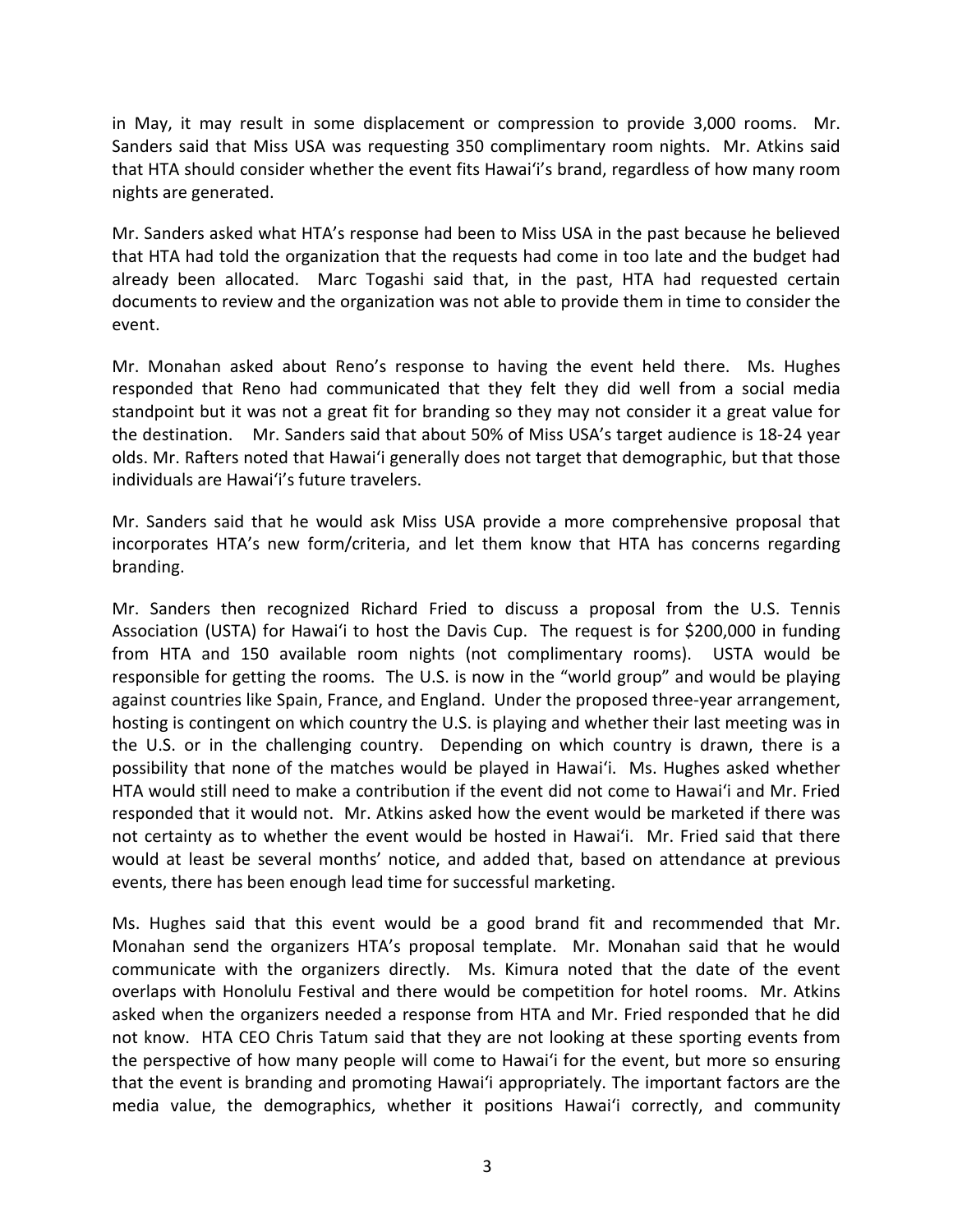engagement. Mr. Sanders said that the next step would be for the organizers to return information to Mr. Monahan for assessment. Mr. Fried then exited the meeting.

### **5. Global MCI RFI – Review of Sole Applicant and Next Steps in the Process**

Ms. Hughes reminded the committee that the global MCI RFI is to request specific qualifications and requirements to determine whether to put the contract out for RFP. HTA received one response to the RFI that met the requirements, from HVCB. Ms. Hughes said that the next step is to put together a template for HVCB to present a marketing plan and budget. HTA will then review that and provide a recommendation to the committee on how to move forward.

#### **6. Update on the Status of the LA Rams and University of Hawai'i Football Programs**

Mr. Sanders recognized Mr. Monahan to discuss the LA Rams football game. Mr. Monahan said that they are in the evaluation stage and will meet with the Stadium Authority next week to discuss the positive and negatives. He said that it is HVCB's opinion that the Rams is probably one of the most professional organizations that they have ever worked with. He got the impression that, although HTA demanded a lot of community involvement, the Rams would have done it anyway. For example, their Cleats for Character program provided free football cleats to the Farrington High School team and sent a speaker. From a community standpoint, Mr. Monahan said he did not hear any negatives.

Ms. Kimura said that the feedback from the Maui Visitor Bureau was that neighbor island students had an opportunity to attend the clinics, but not many people knew about the event or how HTA contributed. Marisa Yamane noted that it was in the local newspapers and on Maui Now. Mr. Regan said that, anecdotally, he received very positive feedback about HTA's role in bringing the Rams and the Cowboys to Hawai'i. Mr. Monahan said that both teams were shocked by how warmly they were welcomed. He said that there are interesting dynamics about attracting a game. In this case, the Rams stadium was under construction and they needed a place to play but that will not always be the case. Hawai'i has shown that it will sell the tickets, including the Clippers game that recently sold out, so Mr. Monahan said that he anticipates that there will be interest in hosting future events in Hawai'i.

Ms. Menor-McNamara said that the LA Rams' Kevin Demoff spoke at the Annual Hawai'i Chamber of Commerce meeting and was well-received. Mr. Monahan said that he would provide a full report as soon as all the data comes in. Mr. Atkins asked whether that would be available at the next marketing committee meeting. Mr. Monahan said that he may be able to provide the marketing value by the next meeting. The game was shown in LA, Dallas, and local markets but was not picked up on the NFL Network. Representative Onishi said that they he hosted a party to watch the game where many of his guests asked why HTA was sponsoring the event and did not understand the community impact of the event or that neighbor island students participated in Rams events. Mr. Tatum asked for feedback for the best ways to let the community know about HTA's efforts. Mr. Onishi said that it may be important for people to go to the neighbor islands as opposed to bringing the teams to Oʻahu. There may be a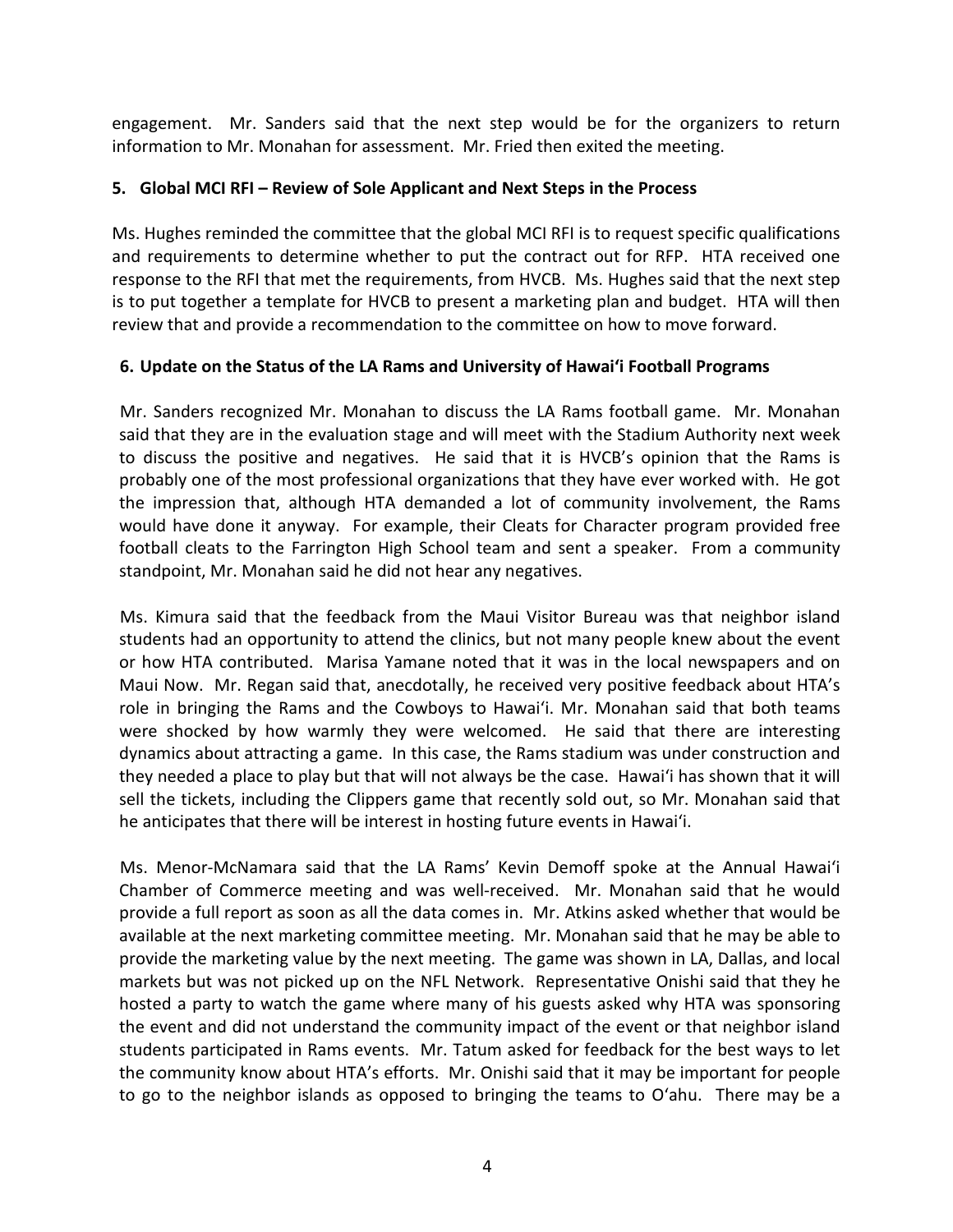better value to the local community to have someone visit them. Marisa Yamane noted that they had informed all the newspapers, Maui Now television, and through social media. Mr. Tatum said that it will be interesting to compare the response to AVP, which is having a community outreach event on every island.

Mr. Tatum and Mr. Monahan then discussed the status of HTA's partnership with the University of Hawai'i (UH). Mr. Tatum said that the genesis of this was based on the feedback he received from the community and legislators where one of the things that emerged was a feeling that there was a lack of integration with UH. Mr. Tatum met with UH's Dave Matlin and they determined that the best way to partner would be to do on a project-by-project basis. UH's first big football away game is at the University of Washington (UW) and HTA is hosting an event in conjunction with that game. This region is a great market for Hawai'i. Mr. Tatum said that this event will be a benchmark of what HTA can do with UH moving forward, and is an opportunity for HTA to help fundraise for UH and promote the Hawai'i brand.

Mr. Monahan noted that the cheerleaders usually only go to one away game a year but HTA will be helping fly them out for this game. Marisa Yamane is setting up a Seattle Children's Hospital visit by Hawai'i entertainers on Friday September 13, 2019. There will also be an alumni relations event, and HTA has invited key supporters of UH and members of the travel industry. Mr. Monahan added that HTA is sponsoring a game-day alumni event for 400 UH supporters. HTA is providing ti leaf for the UH supporters at the game, and a local Hawaiian band will provide music. Arrangements have been made for a videographer to film the event so that it can be sent to local media. UW is playing in the Diamondhead Classic so HTA will also be promoting that event to encourage UW fans to come to Hawai'i to support their team. HTA has set \$50,000 for this event.

Ms. Hughes asked about the upcoming AVP beach volleyball tournament. Mr. Monahan said that volleyball clinics throughout the islands, including Molokai and Lanai, would begin the following week. Ms. Hughes said that she believes this event is a great example of a well rounded sporting event because there is real branding media attached to it and good community involvement.

## **7. Review of Hawai'i Island Recovery Effort Bus Tour Schedule, Partner Participation and Marketing Targets**

Mr. Sanders recognized Mr. Monahan to discuss the Hawai'i Island Recovery efforts. Mr. Monahan said HTA is launching their West Coast bus tour blitz the same week as the UH-UW game. It will begin in San Diego and make its way up the coast. There are 33 companies traveling either on the bus or alongside it. The event is targeting 550 travel trade and MCI customers including AAA Travel, Pleasant Holidays, and All About Tours. He said that nine travel ambassadors will also be traveling, to ensure that Hawai'i's uniqueness and traditions come forward. He noted that Kīlauea is no longer the main attraction and the main purpose of this event is to showcase all the other wonderful things to do on Hawai'i Island. Visitors from the U.S. Mainland have increased, but international business has not come back as strong. The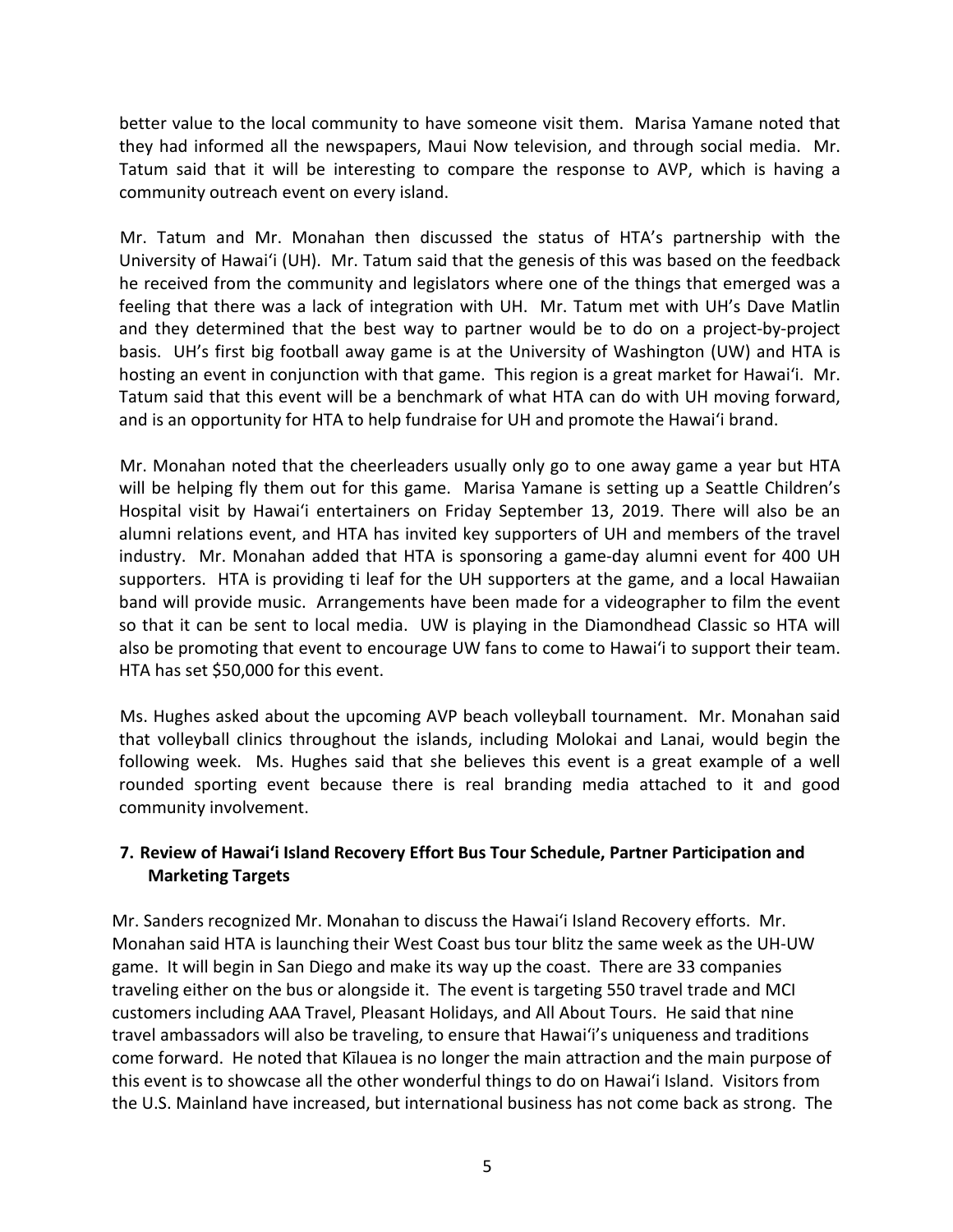U.S. West customer is more aware that there is more to Hawai'i Island than Kīlauea. Mr. Monahan said that the Hilo side is also improving, and numbers are getting close to what they were in 2017.

Jay Talwar noted that the bus tour will take advantage of media in the Los Angeles market. Mr. Rafter asked how they will measure success with these micro targets. Mr. Monahan responded that it is difficult to measure success when a destination loses its main attraction but that he would call it a success when they feel like they have been able to fully expose the wonders of Hawai'i Island to the consumer. It is a concern that international has been slower to recover but also understandable because Kīlauea was such a big draw. In the U.S. mainland, the Hawai'i brand was more robustly built out and that has allowed it to jump back in more quickly.

Mr. Tatum said that another way to measure success is to see when the Hawai'i Island numbers start matching the growth and trends on the other islands. He said that HTA probably needs to do a better job going to stakeholders and asking whether HTA's efforts are working. Mr. Monahan said it is also a great sign that Southwest Airlines has added flights to Hilo.

Ms. Hughes asked Eric Takahata for an update on efforts to market Hawai'i Island to Japan. He said that they are in the process of re-educating the market and engaging with Japan airlines and stakeholders in the market to educate the Japanese visitors. He said that load factors are in the 90s, and from September the pace is at about 70%. Mr. Atkins noted that HTA provided a lot of funding for recovery and asked whether all those funds have been expended. Mr. Takahata responded that the funding goes through February of 2020.

Rep. Onishi thanked Mr. Takahata for bringing the Japan Summit to Hawai'i Island. He said that he spoke to summit participants who were appreciative of the opportunity to go to Hawai'i Island. He said that he believes that the activities planned showed what Hawai'i Island is capable of being, and members of the community were appreciative of having the event hosted on Hawai'i Island. They are also more aware of the level of marketing and product development required now that Kīlauea is not the major attraction. For example, he is working with museums to develop content to keep visitors engaged by teaming up and supporting each other. Rep. Onishi said that he looks at Hawai'i Island unemployment information every week, which is produced by DBEDT. Starting in May, unemployment has been below last year every week. In some weeks the difference is as much as 25%.

Mr. Monahan thanked Ross Birch of the Hawai'i Island Visitors Bureau for being instrumental in helping with the bus tour. Mr. Takahata agreed and said they are already planning on holding next year's Japan Summit on Hawai'i Island.

Mr. Atkins asked how they plan to respond to potential inquiries about Kīlauea that they may receive during the bus tour, and whether guests may still visit. Mr. Monahan said that Volcanoes National Park is coming along slowly. Rep. Onishi said that the head of the park took a temporary promotion off-island which affected recovery, but she has become more engaged in the last couple months. They are opening up other parts of the park, but the lava tube has